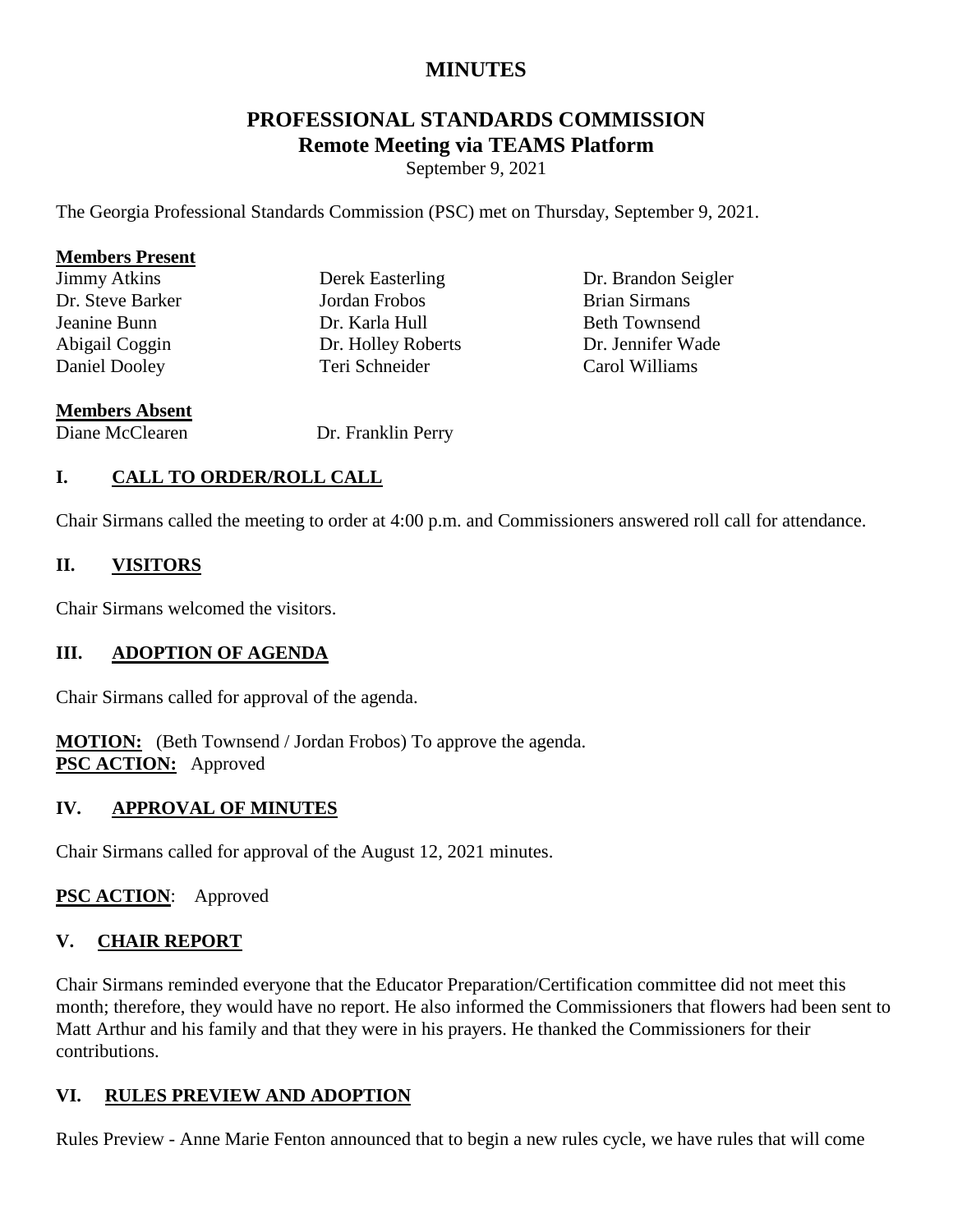before Commissioners for their initiation consideration at the October 14, 2021, Commission meeting. Windy Fortenberry previewed the Certification rules, Penney McRoy previewed the Educator Preparation rules, and Tanis Miller previewed the ethics rules.

Rules Adoption- At the July 8th Commission meeting, three proposed Educator Preparation rules were initiated and posted for a 30 day public comment period. No public comment was received. We bring these same three rules to you today for your consideration to adopt, with an effective date of October 15, 2021. Anne Marie asked for any questions and hearing none read the motion.

**MOTION:** (Abigail Coggin / Dr. Brandon Seigler) To 1) amend current rule in Chapter 505-3- Educator Preparation Rules, effective October 15, 2021, as follows: 505-3-.06, (2) repeal the current rules in Chapter 505- 3- Educator Preparation Rules, effective October 15, 2021, as follows: 505-3-.27, and 505-3-.92, and (3) adopt the current rules in Chapter 505-3- Educator Preparation Rules, effective October 15, 2021, as follows: 505-3- .27, and 505-3-.92.

**PSC ACTION:** Approved

#### **VII. COMMITTEE REPORT**

#### **A. Ethics and Professional Conduct --Recommendations and Actions on Cases**

Chair Beth Townsend of the Educator Ethics Review Committee (EERC), gave a preliminary review of the Cases.

1. Chair Beth Townsend reported that the Committee reviewed 53 *Probable Cause* cases during September, 2021, meeting and brought the following recommendations on behalf of the committee:

| <b>CASE</b>    | <b>STANDARDS VIOLATED</b> | <b>RECOMMENDATION</b> | <b>EERC</b><br><b>RECOMMEND</b> |
|----------------|---------------------------|-----------------------|---------------------------------|
| 21-3-923       | 1,4,5a7                   | Reprimand             | Accept                          |
| $21 - 7 - 37$  | 5a2,5a5,5a7               | Deny                  | Accept                          |
| $21 - 7 - 47$  | 1,5a7                     | <b>NPC</b>            | Accept                          |
| $21 - 7 - 57$  | 1, 5a7                    | Reprimand             | Accept                          |
| $21 - 7 - 58$  | 1,5a7                     | Reprimand             | Accept                          |
| $21 - 7 - 72$  | 5a2,5a7                   | Deny                  | Accept                          |
| $21 - 7 - 79$  | 1,5a7                     | Reprimand             | Accept                          |
| $21 - 8 - 119$ | 1,4,5a7                   | Deny                  | Accept                          |
| 19-6-1906      | 1,5a7                     | Revoke                | Accept                          |
| 19-6-1908      | 4,5a7,8,9                 | Revoke                | Accept                          |
| $19 - 7 - 90$  | 1,5a7                     | Revoke                | Accept                          |
| 19-7-92        | 1,5a7,9                   | <b>NPC</b>            | Accept                          |
| 19-7-95        | 5a7                       | Revoke                | Accept                          |
| 20-11-471      | 2, 9, 5a7                 | Revoke                | Accept                          |
| $21 - 1 - 653$ | 2, 9, 5a7                 | Suspension 90 days    | Accept                          |
| 21-3-865       | 1, 2, 9, 5a7              | Revoke                | Accept                          |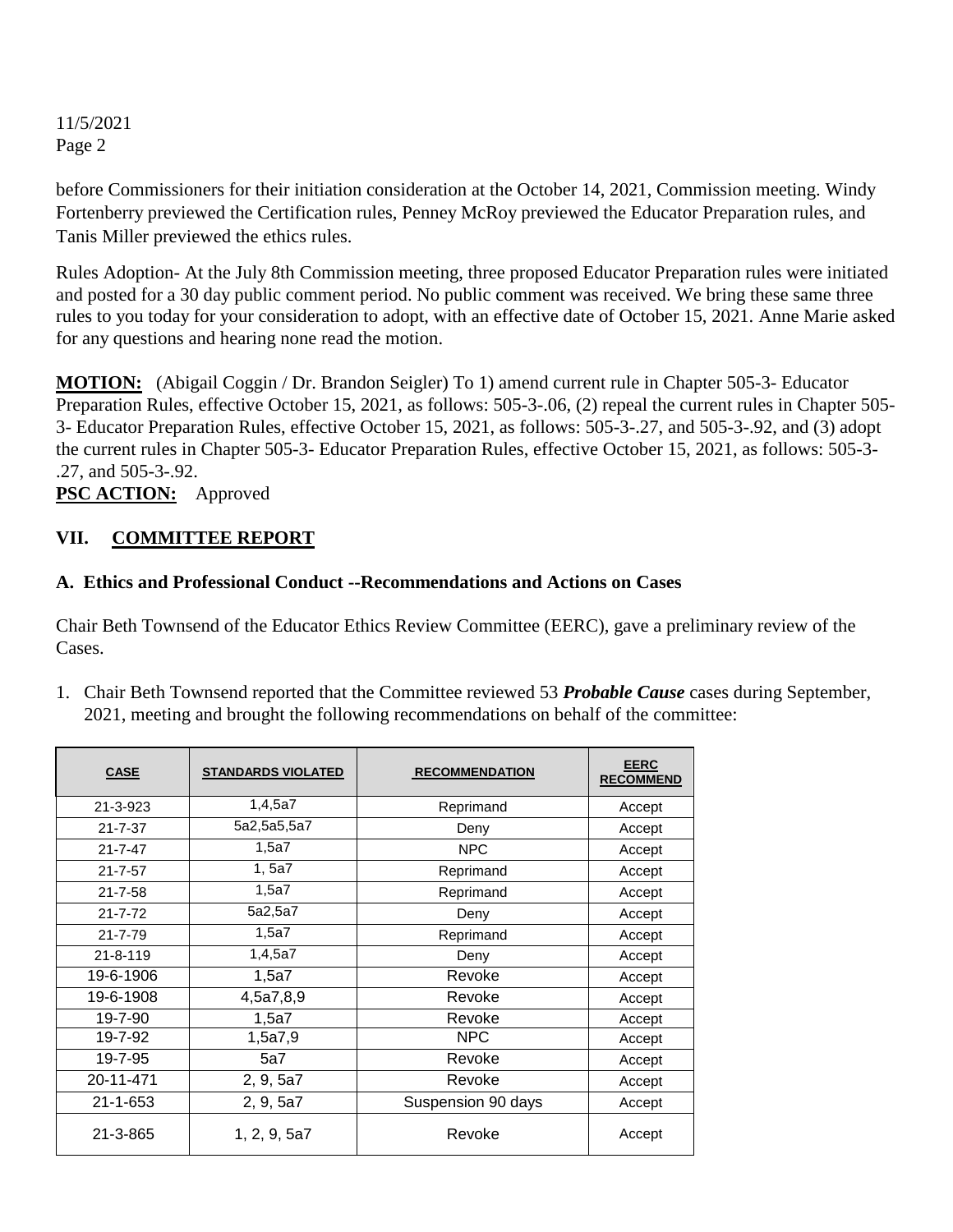| <b>CASE</b>    | <b>STANDARDS VIOLATED</b> | <b>RECOMMENDATION</b> | <b>EERC</b><br><b>RECOMMEND</b> |
|----------------|---------------------------|-----------------------|---------------------------------|
| 21-3-912       | 8, 9                      | Suspension 5 days     | Accept                          |
| 21-3-935       | 1,4,5a7,8,9               | Suspension 20 days    | Accept                          |
| 21-4-1009      | 9                         | Reprimand             | Accept                          |
| 21-4-1019      | 2, 9                      | Suspension 10 days    | Accept                          |
| 21-5-1090      | 2, 9, 5a7                 | Revoke                | Accept                          |
| 21-5-1098      | 1,4,8,9                   | Suspension 20 days    | Accept                          |
| 21-5-1110      | 4, 9, 5a5,5a7, 5b         | Revoke                | Accept                          |
| 21-5-1164      | 5, 9                      | Suspension 90 days    | Accept                          |
| 21-5-1169      | 7, 9, 5a7                 | <b>NPC</b>            | Accept                          |
| 21-5-1170      | 7, 9, 5a7                 | <b>NPC</b>            | Accept                          |
| 21-5-1171      | 2,9                       | Suspension 1 year     | Accept                          |
| 21-5-1183      | 1,2,4,9,5a7               | Suspension 1 year     | Accept                          |
| 21-5-1198      | 8,9                       | <b>NPC</b>            | Accept                          |
| 21-6-1205      | 2, 9, 5a7                 | Reprimand             | Accept                          |
| 21-6-1225      | 3,9                       | Suspension 1 year     | Accept                          |
| 21-6-1227      | 2, 9, 5a7                 | <b>NPC</b>            | Accept                          |
| 21-6-1239      | 2, 9                      | Suspension 10 days    | Accept                          |
| 21-6-1248      | 2,9                       | Suspension 1 year     | Accept                          |
| 21-6-1250      | 1,4,5,9                   | Suspension 1 year     | Accept                          |
| 21-6-1260      | 1, 2, 9, 5a7              | Suspension 1 year     | Accept                          |
| 21-6-1263      | 4,9,5a7                   | Suspension 1 year     | Accept                          |
| 21-6-1265      | 2,9,5a7                   | <b>NPC</b>            | Accept                          |
| 21-6-1266      | 4, 5, 9, 5a7              | <b>NPC</b>            | Accept                          |
| 21-6-1267      | 4, 5, 9, 5a7              | Suspension 1 year     | Accept                          |
| 21-6-1268      | 9                         | Suspension 5 days     | Accept                          |
| 21-6-1271      | 4, 9, 5a7                 | Reprimand             | Accept                          |
| 21-6-1278      | 2,9                       | Suspension 5 days     | Accept                          |
| 21-6-1285      | 4, 9, 10                  | Suspension 20 days    | Accept                          |
| 21-6-1287      | 2,9,5a7                   | Suspension 5 days     | Accept                          |
| 21-6-1308      | 3,9                       | Suspension 1 year     | Accept                          |
| 21-6-1342      | 2, 9, 5a7                 | Suspension 2 years    | Accept                          |
| $21 - 7 - 24$  | 8, 9                      | Suspension 90 days    | Accept                          |
| $21 - 7 - 26$  | 4, 9                      | Suspension 20 days    | Accept                          |
| $21 - 7 - 38$  | 1,4,8,9                   | Suspension 20 days    | Accept                          |
| 21-7-88        | 1,4,8,9                   | Suspension 20 days    | Accept                          |
| $21 - 8 - 113$ | 5a2, 9                    | <b>NPC</b>            | Accept                          |
| 21-8-172       | 4,5a5,8,9                 | <b>NPC</b>            | Accept                          |

2. Chair Beth Townsend reported that the Educator Ethics Review Committee reviewed 10 *Settlement Agreements* and brought the following recommendations on behalf of the Committee: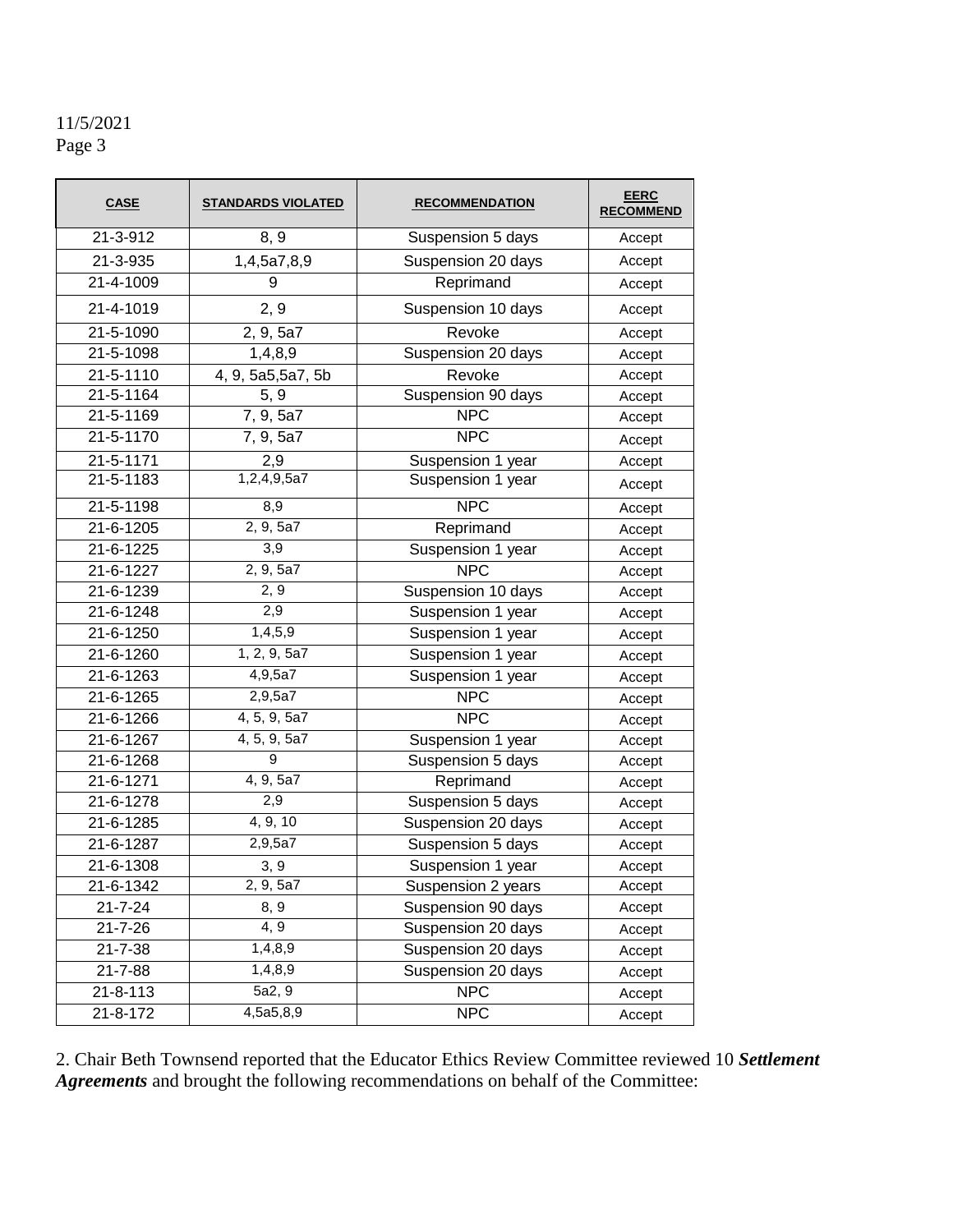| <b>CASE</b>   | <b>SANCTION</b>    | <b>EERC RECOMMENDATION</b> |  |
|---------------|--------------------|----------------------------|--|
| 19-10-545     | Suspension 20 days | Accept                     |  |
| 21-3-844      | Suspension 20 days | Accept                     |  |
| 21-4-944      | Suspension 5 days  | Accept                     |  |
| 21-4-1005     | Suspension 10 days | Accept                     |  |
| 21-4-1036     | Suspension 1 year  | Accept                     |  |
| 21-5-1063     | Suspension 1 year  | Accept                     |  |
| 21-5-1147     | Suspension 1 year  | Accept                     |  |
| 21-5-1157     | Suspension 10 days | Accept                     |  |
| 21-6-1320     | Reprimand          | Accept                     |  |
| $21 - 7 - 28$ | Suspension 20 days | Accept                     |  |

3. Chair Beth Townsend reported that the Educator Ethics Review Committee reviewed 22 *Negotiated Settlement Agreements* and brought the following recommendations on behalf of the Committee:

| <b>CASE</b>    | <b>NEGOTIATED SANCTION</b> | <b>EERC RECOMMEND</b> |
|----------------|----------------------------|-----------------------|
| 18-4-1368      | Suspension 20 days         | Accept                |
| 19-1-807       | Reprimand                  | Accept                |
| 19-6-1812      | VS - Retroactive           | Accept                |
| 19-12-873      | Suspension 2 years         | Accept                |
| 19-12-884      | Suspension 120 days        | Accept                |
| 20-1-921       | Suspension 45 days         | Accept                |
| 20-1-946       | NPC                        | Accept                |
| 20-1-951       | Suspension 30 days         | Reject                |
| 20-3-1339      | Reprimand                  | Accept                |
| 20-5-1524      | Reprimand                  | Accept                |
| 20-6-1667      | Suspension 120 days        | Accept                |
| $20 - 8 - 143$ | Reprimand                  | Accept                |
| 20-8-166       | Suspension 20 days         | Accept                |
| 20-9-215       | Suspension 10 days         | Accept                |
| 20-9-240       | Warning                    | Accept                |
| 20-10-375      | Suspension 5 days          | Accept                |
| 20-10-392      | Suspension 1 year          | Accept                |
| 20-11-419      | Reprimand                  | Accept                |
| 20-12-526      | Suspension 1 year          | Accept                |
| $21 - 1 - 615$ | <b>NPC</b>                 | Accept                |
| 21-3-803       | Suspension 30 days         | Accept                |
| 21-3-821       | Reprimand                  | Accept                |

#### 4. **OTHER BUSINESS**

The Educator Ethics Review Committee recommended approval of the *Other Business Report* as follows: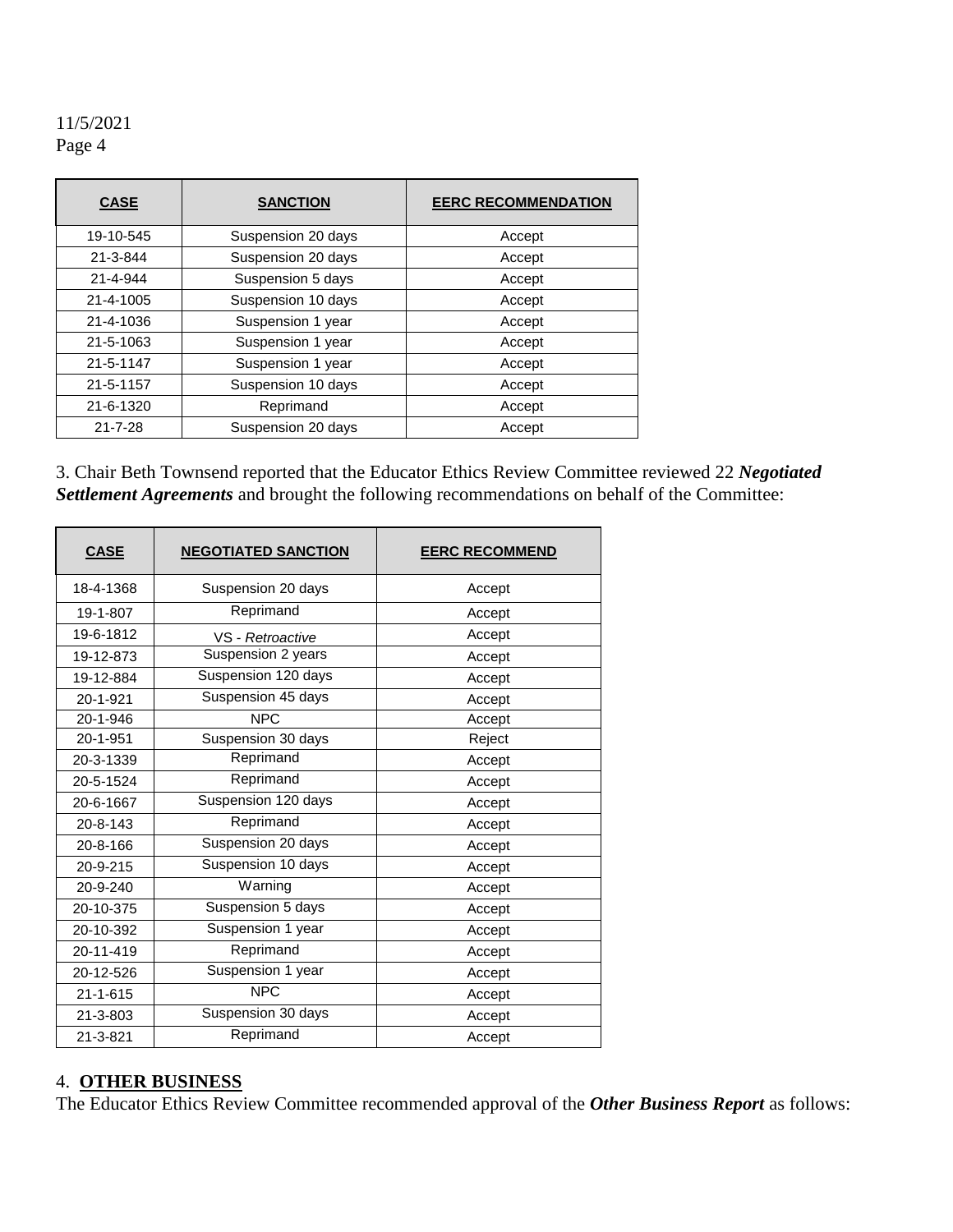| <b>CASE</b> | <b>FINDINGS OF FACTS</b>          | <b>EERC RECOMMENDATION</b> |
|-------------|-----------------------------------|----------------------------|
| 21-6-1279   | Failure to respond.               | Hold New App               |
| 21-6-1281   | Failure to respond.               | Hold New App               |
| 21-6-1294   | Failure to respond.               | Hold New App               |
| 21-6-1296   | Failure to respond.               | Hold New App               |
| 21-6-1300   | Failure to respond.               | Hold New App               |
| 21-6-1313   | Failed to provide requested docs. | Hold New App               |
| 21-6-1319   | Failed to provide requested docs. | Hold New App               |
| 21-6-1323   | Failure to respond.               | Hold New App               |

5. The Educator Ethics Review Committee recommended approval of the *Preliminary Investigative Determination Report* consisting of 61 new complaints received during the months of August and September 2021.

#### 6. **VOLUNTARY SURRENDERS**

The Educator Ethics Review Committee recommended approval of the 3 *Voluntary Surrenders* listed below in which an Educator/Applicant voluntarily accepted a sanction of Revocation or Denial prior to the submission of an investigative case summary for a Probable Cause Determination.

| <b>CASE</b>   | <b>STANDARDS VIOLATED</b> | <b>SANCTION</b>            | <b>EERC RECOMMENDATION</b> |
|---------------|---------------------------|----------------------------|----------------------------|
| 21-6-1336     | 2, 9, 5a7                 | <b>Voluntary Surrender</b> | Accept                     |
| $21 - 7 - 39$ | 2, 9, 5a7                 | <b>Voluntary Surrender</b> | Accept                     |
| $21 - 7 - 62$ | 2, 9, 5a7                 | <b>Voluntary Surrender</b> | Accept                     |

#### 7. **EXTENSIONS – PRELIMINARY INVESTIGATIVE DETERMINATIONS**

The Educator Ethics Review Committee recommended approval of the 31 **Extensions - Preliminary Investigative Determinations** consisting of the following:

| 21-8-204 | $21 - 8 - 209$ | $21 - 8 - 221$ | $21 - 8 - 226$ | 21-9-249 | 21-9-259 | 21-9-264 |
|----------|----------------|----------------|----------------|----------|----------|----------|
| 21-8-205 | $21 - 8 - 217$ | $21 - 8 - 222$ | $21 - 8 - 227$ | 21-9-250 | 21-9-260 |          |
| 21-8-206 | $21 - 8 - 218$ | $21 - 8 - 223$ | $21 - 8 - 231$ | 21-9-256 | 21-9-261 |          |
| 21-8-207 | $21 - 8 - 219$ | $21 - 8 - 224$ | $21 - 8 - 243$ | 21-9-257 | 21-9-262 |          |
| 21-8-208 | 21-8-220       | $21 - 8 - 225$ | 21-8-244       | 21-9-258 | 21-9-263 |          |

#### 8. **EXTENSIONS - INVESTIGATIONS**

The Educator Ethics Review Committee recommended granting an *Investigative Extension* to the following 334 cases:

| <b>WRITTEN COMPLAINT EXTENSIONS</b> |           |           |               |           |          |           |           |
|-------------------------------------|-----------|-----------|---------------|-----------|----------|-----------|-----------|
| 19-2-1106                           | 20-1-1083 | 20-4-1469 | $20 - 7 - 62$ | 20-10-347 | 21-2-687 | 21-4-984  | 21-5-1190 |
| 19-6-1875                           | 20-1-1086 | 20-5-1488 | $20 - 7 - 66$ | 20-10-352 | 21-2-688 | 21-4-986  | 21-6-1203 |
| 19-6-1889                           | 20-1-1089 | 20-5-1534 | $20 - 7 - 67$ | 20-10-353 | 21-2-692 | 21-4-1008 | 21-6-1216 |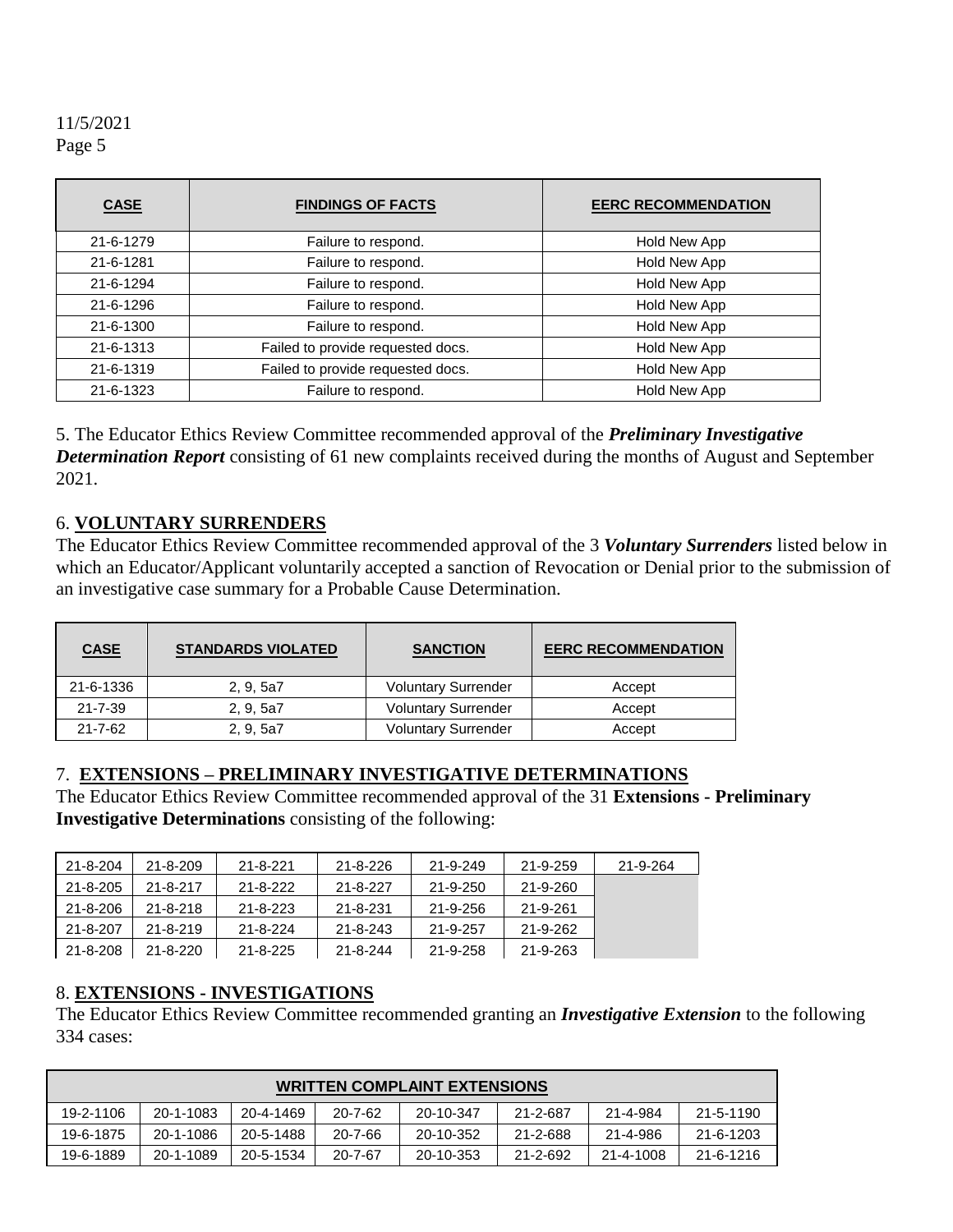# 11/5/2021

Page 6

| <b>WRITTEN COMPLAINT EXTENSIONS</b> |           |               |               |                |                |           |               |
|-------------------------------------|-----------|---------------|---------------|----------------|----------------|-----------|---------------|
| 19-6-1931                           | 20-1-1090 | 20-5-1546     | 20-7-68       | 20-10-357      | 21-2-695       | 21-4-1012 | 21-6-1224     |
| 19-7-92                             | 20-1-1091 | 20-5-1551     | 20-7-69       | 20-10-360      | 21-2-698       | 21-4-1021 | 21-6-1229     |
| 19-7-94                             | 20-1-1096 | 20-5-1556     | 20-7-70       | 20-10-364      | 21-2-707       | 21-4-1024 | 21-6-1233     |
| 19-7-97                             | 20-1-1103 | 20-5-1557     | $20 - 7 - 71$ | 20-10-396      | 21-2-709       | 21-4-1027 | 21-6-1235     |
| 19-7-100                            | 20-1-1105 | 20-5-1558     | 20-7-75       | 20-10-397      | 21-2-744       | 21-4-1030 | 21-6-1236     |
| 19-7-107                            | 20-2-1178 | 20-5-1562     | $20 - 7 - 83$ | 20-10-402      | $21 - 2 - 745$ | 21-4-1031 | 21-6-1237     |
| 19-7-128                            | 20-2-1179 | 20-5-1567     | 20-7-94       | 20-10-403      | 21-2-748       | 21-4-1032 | 21-6-1241     |
| 19-7-138                            | 20-2-1250 | 20-5-1571     | 20-7-97       | 20-10-404      | 21-2-751       | 21-4-1034 | 21-6-1244     |
| 19-7-142                            | 20-2-1254 | 20-5-1572     | 20-7-98       | 20-10-406      | 21-2-756       | 21-5-1039 | 21-6-1257     |
| 19-7-154                            | 20-2-1261 | 20-5-1575     | 20-7-99       | 20-11-418      | 21-2-771       | 21-5-1041 | 21-6-1261     |
| 19-8-242                            | 20-3-1313 | 20-5-1576     | 20-7-100      | 20-11-439      | 21-3-785       | 21-5-1042 | 21-6-1262     |
| 19-9-376                            | 20-3-1315 | 20-5-1578     | 20-7-104      | 20-11-440      | 21-3-786       | 21-5-1046 | 21-6-1280     |
| 19-9-390                            | 20-3-1316 | 20-5-1579     | 20-8-117      | 20-11-478      | 21-3-794       | 21-5-1052 | 21-6-1292     |
| 19-9-400                            | 20-3-1318 | 20-5-1585     | 20-8-119      | 20-11-479      | 21-3-795       | 21-5-1053 | 21-6-1295     |
| 19-9-464                            | 20-3-1319 | 20-5-1587     | 20-8-150      | 20-11-493      | 21-3-808       | 21-5-1065 | 21-6-1299     |
| 19-9-488                            | 20-3-1321 | 20-5-1590     | 20-8-154      | 20-11-498      | 21-3-815       | 21-5-1079 | 21-6-1302     |
| 19-9-499                            | 20-3-1322 | 20-5-1594     | 20-8-177      | 20-11-509      | 21-3-818       | 21-5-1086 | 21-6-1303     |
| 19-9-502                            | 20-3-1325 | 20-5-1597     | 20-8-178      | 20-12-519      | 21-3-822       | 21-5-1087 | 21-6-1316     |
| 19-10-534                           | 20-3-1326 | 20-5-1601     | 20-8-180      | 20-12-524      | 21-3-827       | 21-5-1088 | 21-6-1317     |
| 19-10-589                           | 20-3-1330 | 20-5-1602     | 20-8-183      | 20-12-541      | 21-3-832       | 21-5-1091 | 21-6-1321     |
| 19-10-596                           | 20-3-1331 | 20-5-1604     | 20-8-184      | 20-12-547      | 21-3-833       | 21-5-1101 | 21-6-1324     |
| 19-10-609                           | 20-3-1335 | 20-6-1675     | 20-8-190      | 20-12-551      | 21-3-836       | 21-5-1105 | 21-6-1325     |
| 19-10-661                           | 20-3-1338 | 20-6-1692     | 20-8-191      | 20-12-552      | 21-3-852       | 21-5-1106 | 21-6-1326     |
| 19-10-674                           | 20-3-1379 | 20-6-1695     | 20-8-193      | 20-12-553      | 21-3-879       | 21-5-1107 | 21-6-1327     |
| 19-10-683                           | 20-3-1384 | 20-6-1698     | 20-8-195      | 20-12-558      | 21-3-883       | 21-5-1108 | 21-6-1328     |
| 19-10-689                           | 20-3-1386 | 20-6-1702     | 20-8-196      | $21 - 1 - 605$ | 21-3-887       | 21-5-1111 | 21-6-1331     |
| 19-11-800                           | 20-3-1387 | 20-6-1705     | 20-8-201      | $21 - 1 - 610$ | 21-3-892       | 21-5-1112 | 21-6-1333     |
| 19-12-857                           | 20-3-1411 | 20-6-1706     | 20-9-259      | $21 - 1 - 616$ | 21-3-903       | 21-5-1113 | 21-6-1335     |
| 20-1-1021                           | 20-3-1413 | 20-6-1707     | 20-9-261      | $21 - 1 - 617$ | 21-3-904       | 21-5-1114 | 21-6-1341     |
| 20-1-1022                           | 20-3-1417 | 20-6-1719     | 20-10-323     | 21-1-619       | 21-3-905       | 21-5-1117 | 21-6-1343     |
| 20-1-1023                           | 20-4-1449 | 20-6-1722     | 20-10-335     | 21-1-629       | 21-3-906       | 21-5-1124 | $21 - 7 - 3$  |
| 20-1-1047                           | 20-4-1450 | $20 - 7 - 41$ | 20-10-336     | $21 - 1 - 646$ | 21-3-920       | 21-5-1128 | $21 - 7 - 5$  |
| 20-1-1057                           | 20-4-1453 | 20-7-44       | 20-10-337     | 21-2-661       | 21-3-926       | 21-5-1135 | $21 - 7 - 19$ |
| 20-1-1060                           | 20-4-1454 | $20 - 7 - 45$ | 20-10-338     | 21-2-663       | 21-3-928       | 21-5-1146 | 21-7-27       |
| 20-1-1062                           | 20-4-1455 | 20-7-46       | 20-10-339     | 21-2-666       | 21-3-929       | 21-5-1174 | 21-7-53       |
| 20-1-1069                           | 20-4-1464 | $20 - 7 - 48$ | 20-10-340     | 21-2-670       | 21-4-963       | 21-5-1178 | 21-7-54       |
| 20-1-1074                           | 20-4-1465 | 20-7-54       | 20-10-341     | 21-2-677       | 21-4-966       | 21-5-1181 | 21-7-60       |
| 20-1-1080                           | 20-4-1467 | 20-7-57       | 20-10-343     | 21-2-679       | 21-4-969       | 21-5-1185 |               |
| 20-1-1081                           | 20-4-1468 | 20-7-59       | 20-10-346     | 21-2-686       | 21-4-972       | 21-5-1188 |               |

# 9. **APPLICATIONS FOR CERTIFICATION REPORT**

The Educator Ethics Review Committee recommended to approve a no probable cause determination on 27 cases reflected on the *Applications for Certification Report*.

### 10. **FINAL DECISIONS BY OPERATION OF LAW**

The Commission reviewed the report, which advised of 12 cases now closed without an appeal for a hearing before